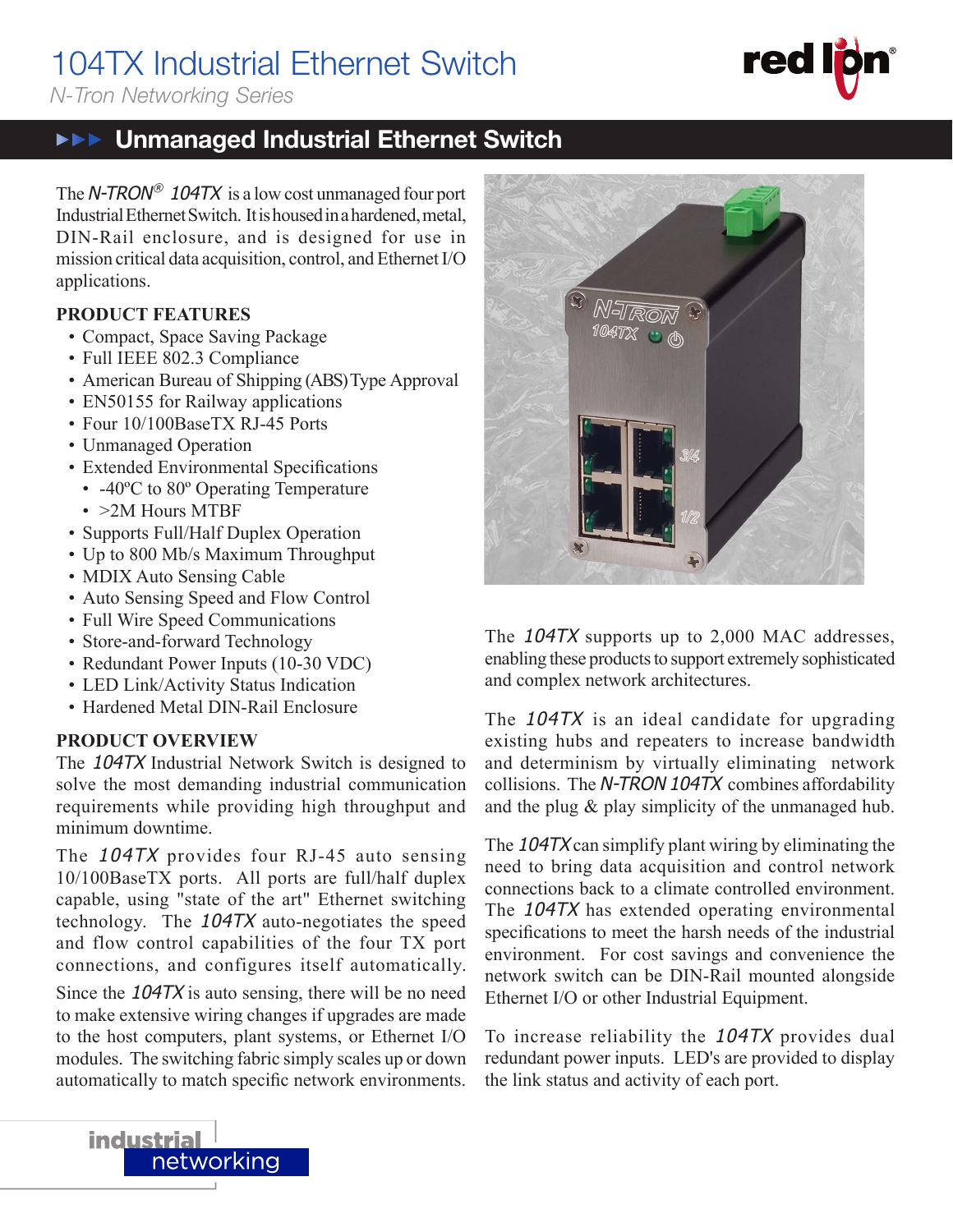# **104TX SPECIFICATIONS**

#### **Case Dimensions**

| Height:   | 2.9"             | (7.3cm)             |
|-----------|------------------|---------------------|
| Width:    | 1.5"             | $(3.8 \text{ cm})$  |
| Depth:    | 3.6"             | $(9 \text{ cm})$    |
| Weight:   | $0.6$ lbs.       | $(0.28 \text{ kg})$ |
| DIN-Rail: | 35 <sub>mm</sub> |                     |

### **Electrical**

Input Voltage: 10-30 VDC Steady Input Current: 215mA@24V Inrush: 7.8Amp/0.7ms@24V

### **Environmental**

Operating Temperature: Storage Temperature: Operating Humidity: 10% to 95%

Operating Altitude: 0 to 10,000 ft.

### **Reliablity**

MTBF: 2 Million Hours

C to 80 $\rm ^{\circ}$ C

C to 85 $\mathrm{^{\circ}C}$ 

(Non Condensing)

# **Network Media**

10BaseT: >Cat3 Cable

>Cat5 Cable

## **Connectors**

10/100BaseTX: Four (4) RJ-45 TX Copper Ports

## **Recommended Wiring Clearance**

Front: 2" (5.08 cm) Top: 1" (2.54 cm)

### **Ordering Information**

104TX Four 10/100BaseTX Ports NTPS-24-1.3 DIN-Rail Power Supply 24V@1.3 Amp 100-MDR-1 Metal Din Rail Option\* \* MDR option must be specified with switch order - not field upgradable

# **BENEFITS**

### **Industrial Network Switch**

- Compact Size / Small Footprint
- Extended Environmental Specifications
- Hardened Metal DIN-Rail Enclosure
- High Performance
- High MTBF >2M Hours
- ESD Protection Diodes on RJ-45 Ports
- Surge Protection Diodes on Power Inputs

### **Ease of Use**

- Plug & Play Operation
- Auto Sensing 10/100BaseTX
- Auto Negotiation Full/Half Duplex
- MDIX Auto Cable Sensing
- Unmanaged Operation

### **Increased Performance**

- Full Wire Speed Capable
- Full Duplex Capable
- Eliminates Network Collisions
- Increases Network Determinism

### **Regulatory Approvals**

*FCC Title 47 Part 15 Class A; ICES-003-Class A CE: EN61000-6-2,4; EN61000-4-2,3,4,5,6; EN55011 UL Listed (US and Canada) per ANSI/ISA-12.12.01-2007, Class I, Div 2, Groups A,B,C,D,T4A ABS Type Approval for Shipboard Applications DNV Type Approval Certification EN50155 for Railway Applications* **RoHS Compliant; GOST-R Certified** 

Designed to comply with: *IEEE 1613 for Electric Utility Substations; and NEMA TS1/TS2 for Traffi c Control Equipment*